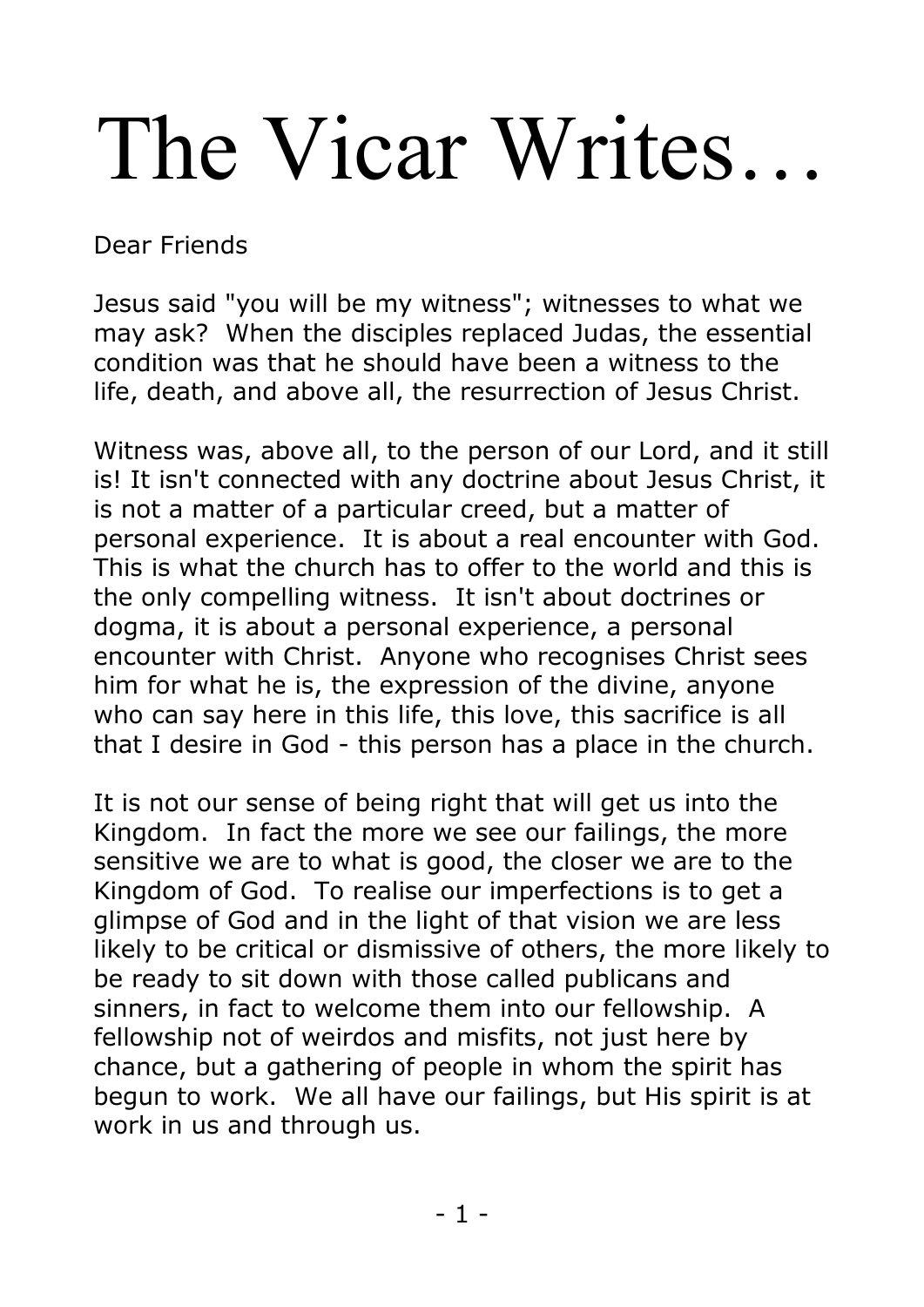Our witness then is not by setting an example, that is not the way (it is the way of the Pharisee). We are just meant to offer ourselves to our Lord as his natural home and if he lives in us, people who are looking will see and know.

With all good wishes Andrew

# **PIANO RECITAL BY EWA**

Thursday  $30<sup>th</sup>$  June at 2.30 pm in church

Retiring collection for Poole Hospital Cancer Treatment Trust

followed by afternoon tea in the church hall. Tickets for the tea to be purchased in advance please from Elaine (01202 743339 or 07927 203 298)

Please come along and join us.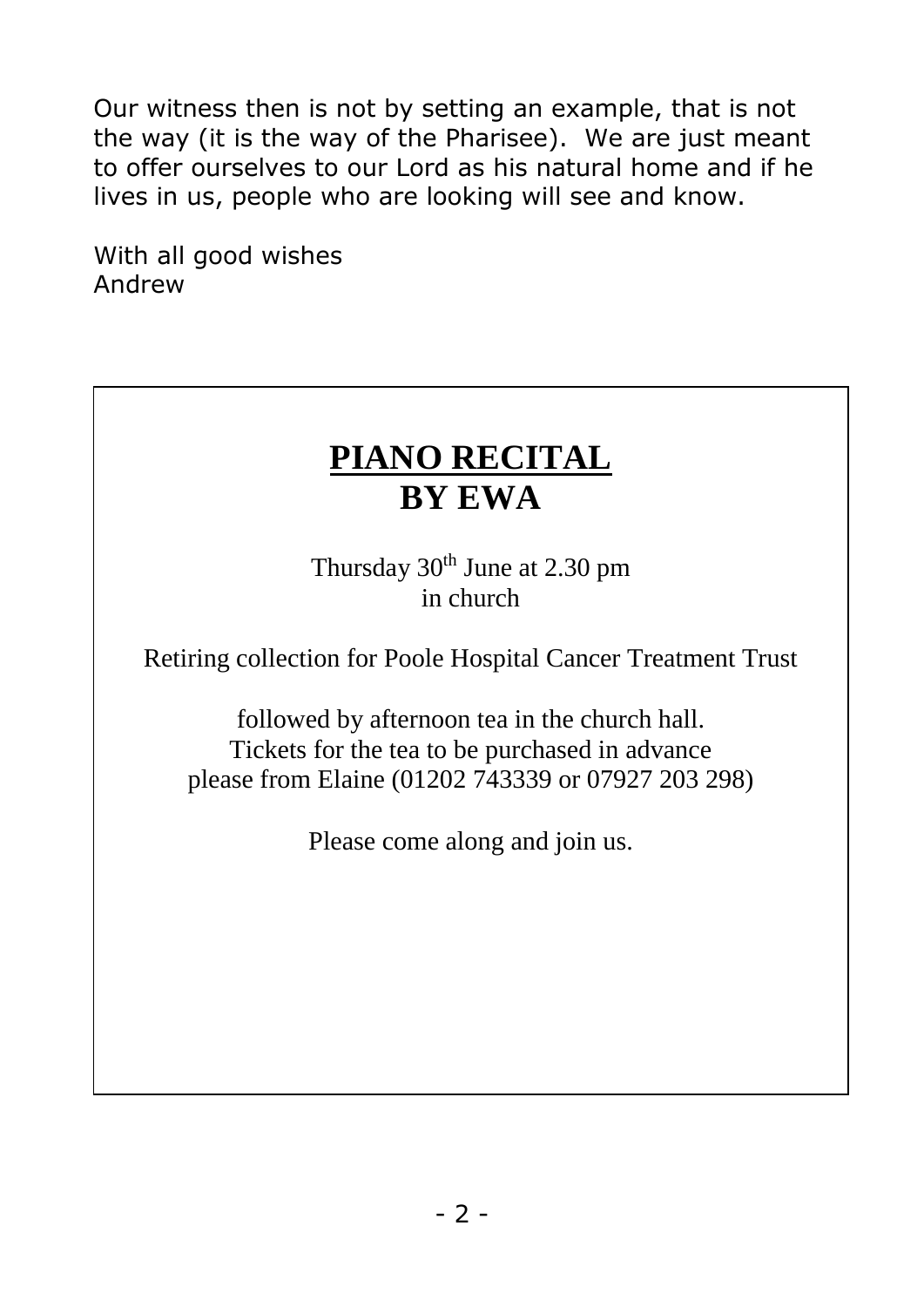# *NEWS FROM THE DIOCESE*

## *A new Bishop for the Diocese of Salisbury*

People across the Diocese of Salisbury are looking forward to welcoming their new Bishop.

The Rt Revd Stephen Lake was consecrated at Southwark Cathedral at the end of April and will be enthroned in Salisbury Cathedral on 19<sup>th</sup> June.

Bishop Stephen, who until recently was Dean of Gloucester, succeeds the Rt Revd Nicholas Holtam, who retired last July. He is the 79<sup>th</sup> Bishop of Salisbury.

Bishop Stephen, who grew up in Poole, trained for ministry at Chichester Theological College, held his curacy at Sherborne Abbey with Castleton and Lillington, and was ordained priest in 1989.

He became Vicar of St Aldhelm's, Branksome in 1992 and was appointed Rural Dean of Poole in 2000.

In 2001 he was appointed Sub Dean of St Albans and became Dean of Gloucester in 2011.

He said: "It is such a privilege and a joy to be called back to the Diocese of Salisbury as Bishop.

"To be able to serve in the places that formed me will be something rare and special."

Bishop Stephen is married to Carol and the couple have three adult children.

## **A big diocesan welcome for Bishop Stephen will take place on Sunday 19 June at Salisbury Cathedral, 3pm, to which everyone in the diocese is invited.**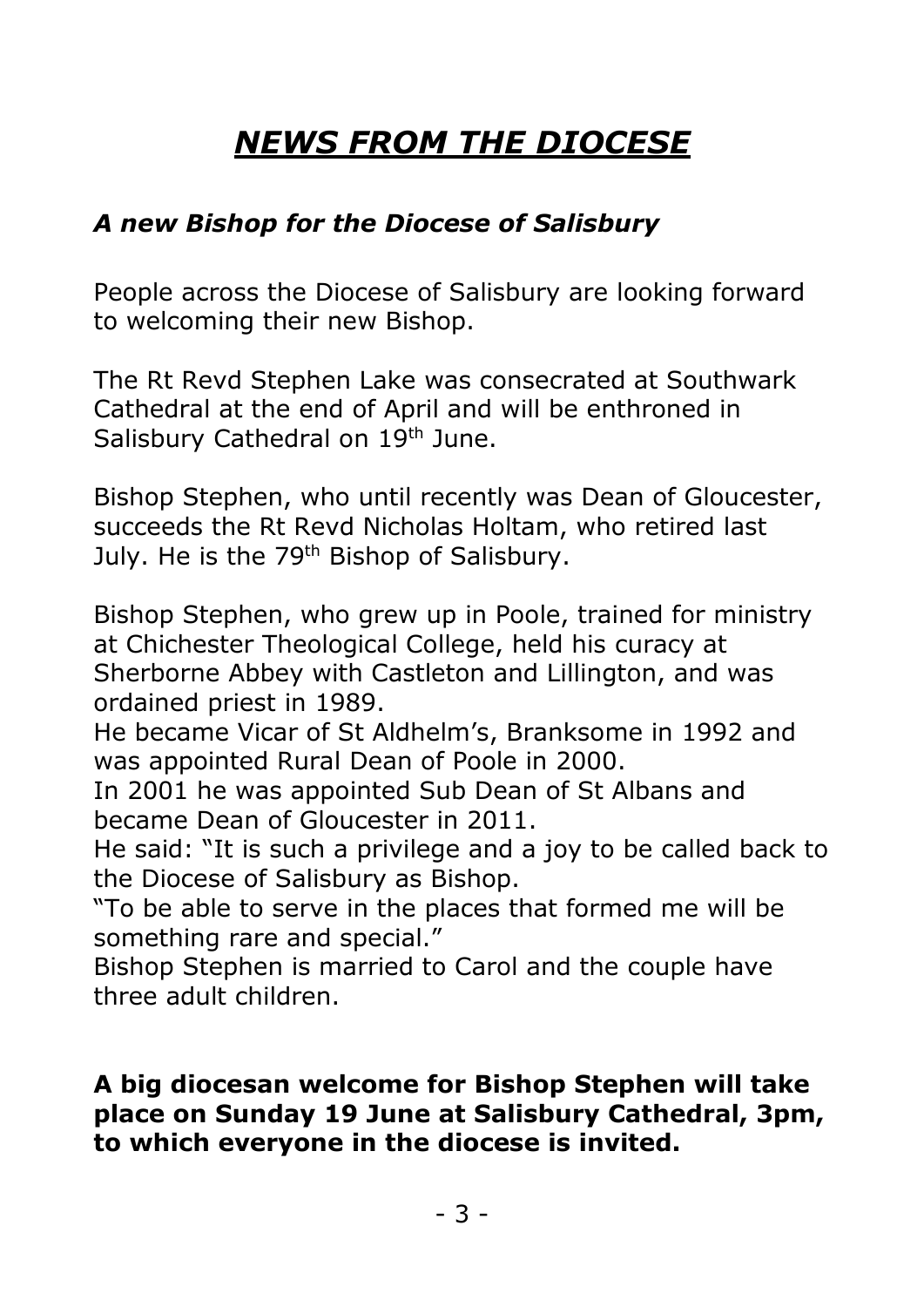The Dean, Bishop Karen and Bishop Andrew offer a warm welcome to clergy, lay leaders and parish groups from across the diocese to this special service.

Invitations to special guests and those invited to robe will be sent out this week, everyone else is welcome to come and join in the enthronement of the 79th Bishop of Salisbury. There is no need to book.

Bishop Stephen writes: 'I am looking forward to the final stage of the process of arriving, which in itself is a beginning! I am grateful for all the support we have received and look forward to this being a moment for the whole diocese, not just its bishop.'

Bishop Karen adds: 'Let us make this afternoon a moment of celebration as we gather as a diocese from our rural, market town, coastal and urban parishes, east, west, north and south, to welcome our new bishop and be enthused for the next stage of the journey God is taking us on. Do share cars, book minibuses, or use public transport to gather in Salisbury for this service which will mark the formal start of Bishop Stephen's ministry amongst us.'

## *Secret Gardens of the Close*

The Friends of Salisbury Cathedral are inviting you to their *Secret Gardens of the Close* event on Sunday 12<sup>th</sup> June. There will be ten gardens open around Salisbury Cathedral Close and neighbouring De Vaux Place, showcasing a host of beautiful flowers, shrubs and trees.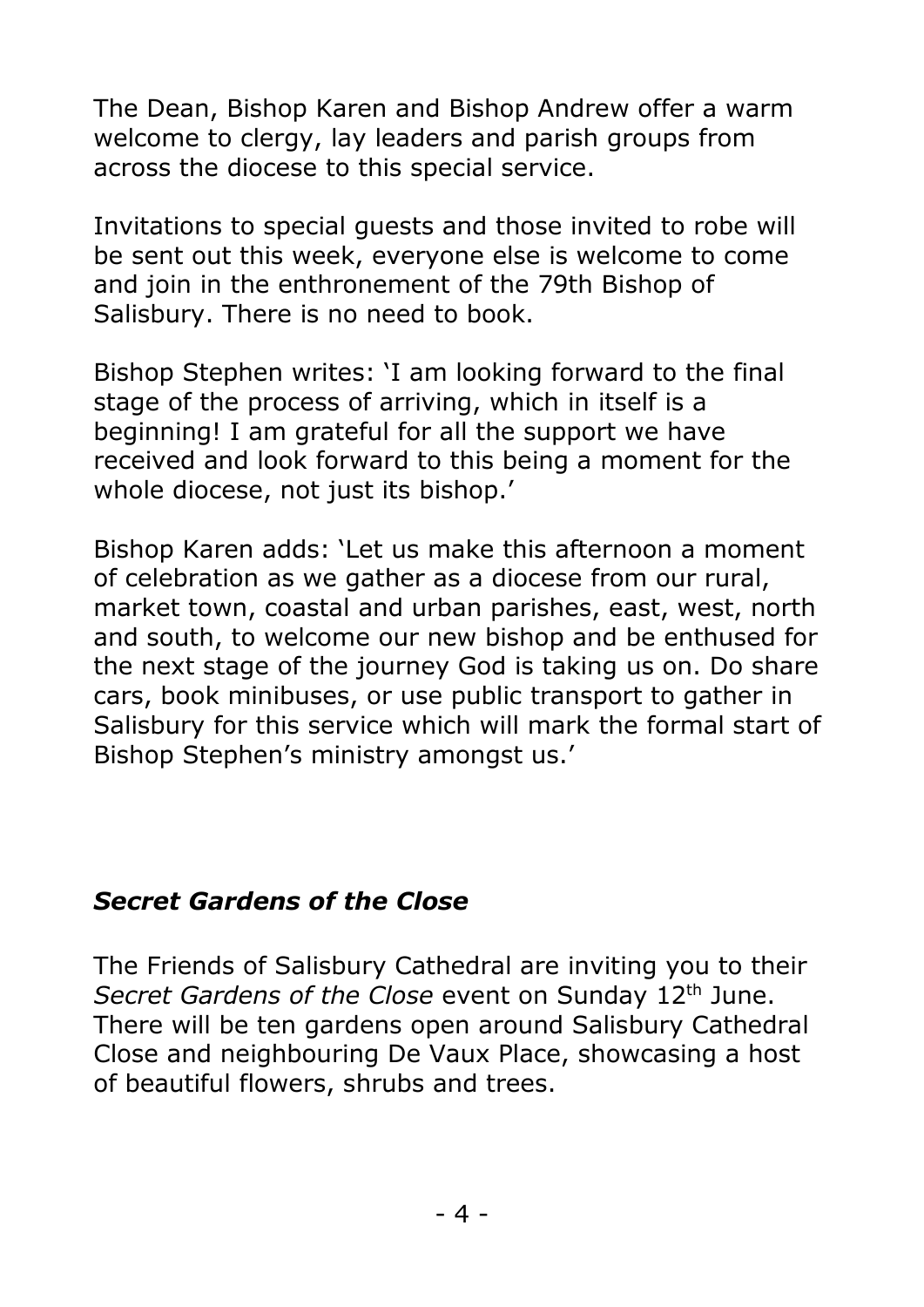Tea and cake will be available in Salisbury Cathedral School's Millennium Garden and there will be an exhibition of botanical art in the cathedral cloisters.

The artwork will be for sale, along with the book *Secret Gardens of the Close*, produced by Salisbury Florilegium Society and featuring its members' paintings. There will also be plant stalls on Choristers' Green.

The event runs from 12pm to 4pm and the entry fee is £10 per person, payable on the day at the tent on Choristers' Green.

## **JUBILEE CELEBRATION**

When a friend sent this first poem, it sparked off the idea of asking the Friday Morning Coffee Crew for their memories of Coronation Day ~ June 2nd 1953.

*I really could not understand - but I was only four why all our friends and neighbours too were streaming through the door. All cramming into our front room and taking every chair, with others sitting on the rug; they didn't seem to care provided they all had a view and theycould clearly see the flickering, grainy images right there on our tv. And that's why the entire street- some whom I'd never metasked Dad, a tv engineer, if they could watch our set.*

## **Rosemary just about remembers ...**

The Rector of St Edmund's Church organised a special treat for his congregation. On Coronation Day in June 1953, my family joined all the others who were sitting around that silver box with a small screen, set on a table in front of the pulpit. (My brothers confirmed that it was a television set and it was about time we had one at home too! )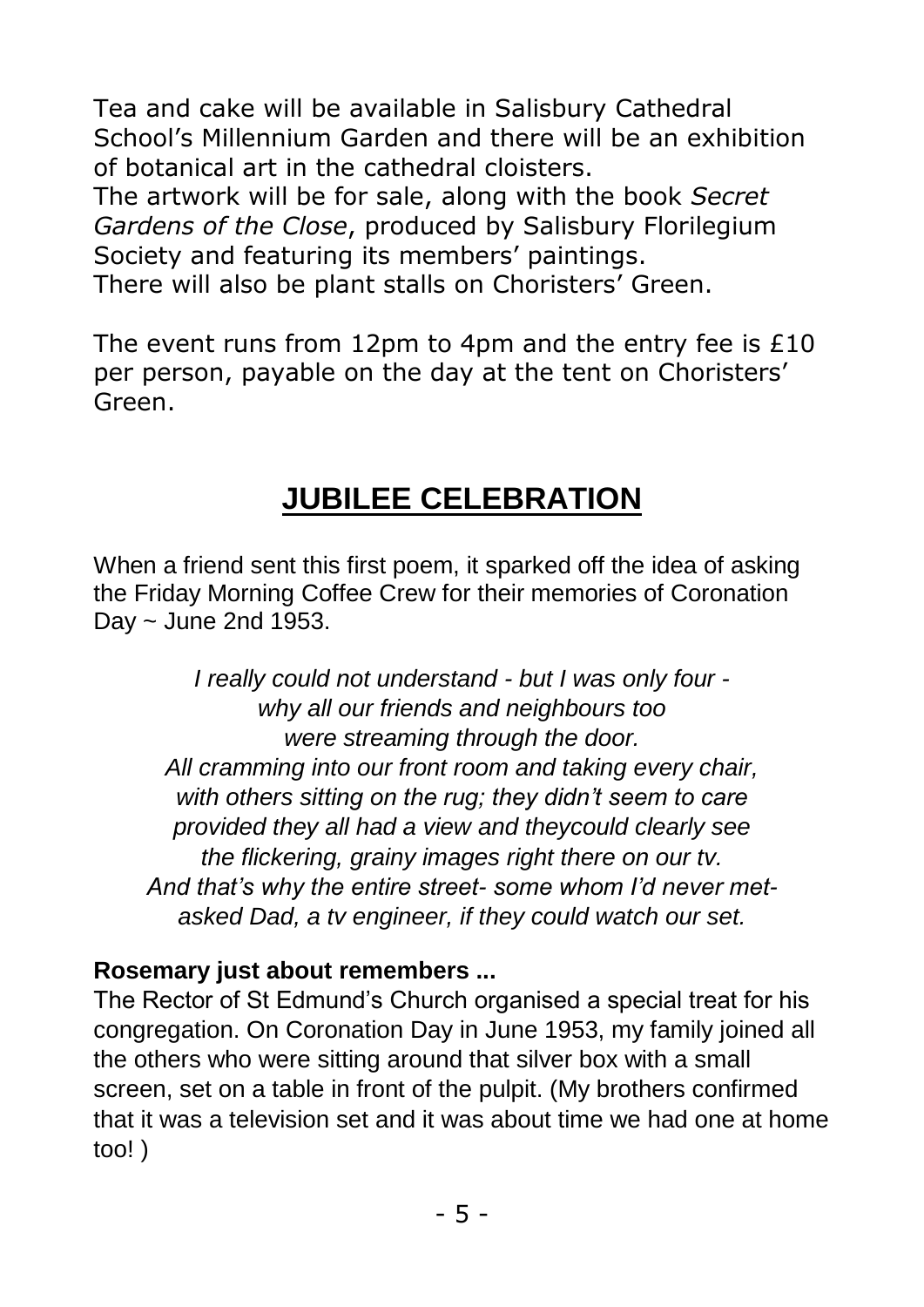I had already studied pictures of the beautiful dress which the new Queen was to wear and I was thrilled to see her walking down the aisle of Westminster Abbey with the long cloak held up by six Maids of Honour following on behind. It was a long service, most of which I did not understand, but I liked seeing her wear that heavy crown and all the Lords lifting their coronets and shouting "God Save the Queen". Of course it was in black and white on that small television, but in the weeks afterwards we went to the Regal Cinema to see it all again in colour.

Today, I read that 27 million people watched that three hour BBC production. It was the Queen and the Duke of Edinburgh who persuaded Winston Churchill and the establishment that it would be a good 'modern' idea to allow the world to watch the Coronation!

**Grace's day of Royalty** - by courtesy of Queen Elizabeth II There was an air of apprehension coupled with joyous excitement, that we were about to witness celebrations of the sort that our parents andgrandparents had heard of, but only a few had actually witnessed - the crowning of a new Monarch.When the date of the coronation was announced, there was a buzz of ... what shall we do? Shall we have street parties, will there be all day celebrations, who's got one of those new televisions? Shall we do a pageant?

The Head of the Infant and Junior school I attended decided to arrange a pageant with parts for a large number of the children and with food provided out of school funds. After assembly one morning, the allocation of these parts began - so many Lords and their Ladies, ladies in waiting of course, pages, trumpeters to herald the entry of the Queen to be, the clergy and choristers and of course the judges and gentry of the courts.

But who was going to be the Queen to be? Well ... surprise, shock, why me? Yes, it was me!

So, along with all the others, we were given material to make costumes fit for a royal party ... somehow and from where I shall never know, out came pieces of satin, velvet, organza, and parachute silk!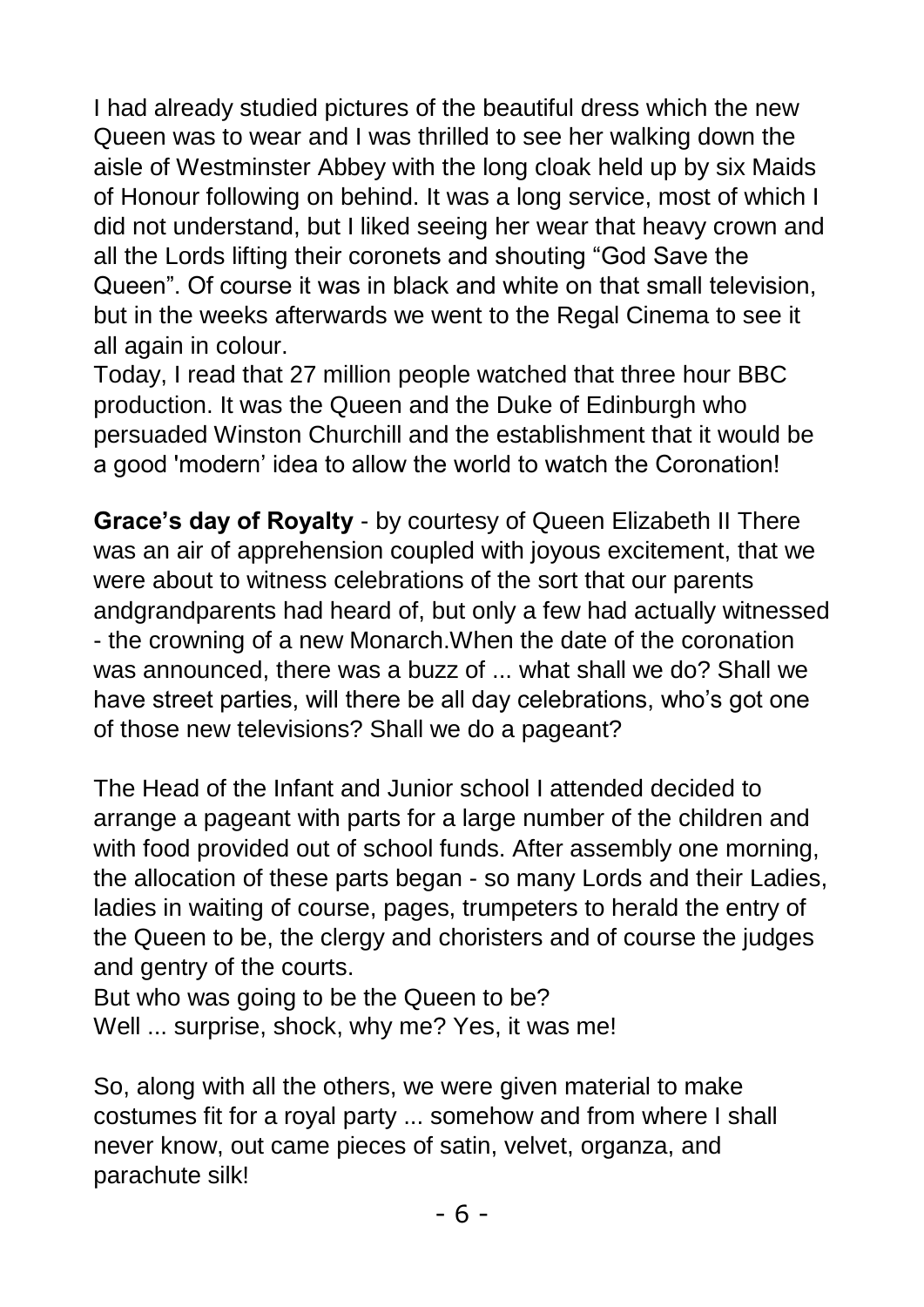Coronets, crowns, tiaras were all made by teachers and parents. My mum made me a long gown in white satin, fitted at the waist, and with a deep collar/stole around the shoulders. My brother took it upon himself to make with his fret saw an Order of the Garter - a shield of St George encircled with a blue Garter all mounted on an 8 point silver badge ( I only know this because I have a photograph showing the said Order). A royal blue sash was draped across my left shoulder and the Order of the Garter was pinned to the left side signifying the Grand Order of Chivalry bestowed by the Monarch. My hair was curled at the ends and my tiara was pinned into place.

From memory, the story was told by the Head with appropriate music and the cast miming their parts. So I didn't have much to say, just smile, greet the people and wave - the regal wave of course! Afterwards, trestle tables were laden with lots of what is now known as "party food" but in those days what a treat!!! Sandwiches - egg, tomato, cheese, and fish paste. Cakes - rock cakes, jam tarts, coconut pyramids with a glacé cherry on top and jelly and ice cream ... yummy!

Everyone enjoyed themselves, the presentation was spectacular and all the mums were praised for the efforts they had made in creating the costumes. We were all presented with a Coronation money box. My blue box has now sadly disappeared, but the memories of that day are still quite vivid and will be especially at the time of this Jubilee. Where have 70 years gone? I really do not know

## **My Coronation Day by Margaret**

Family invitation to view from Selfridge's Department Store Balcony Up to Town to see the Queen in her gown What a day Now she's on her way Standing on a box in my new socks Oh, what a view Bad timing, oh no, is it true? Here they come. Gosh, what fun But heaven forbid - I've got to run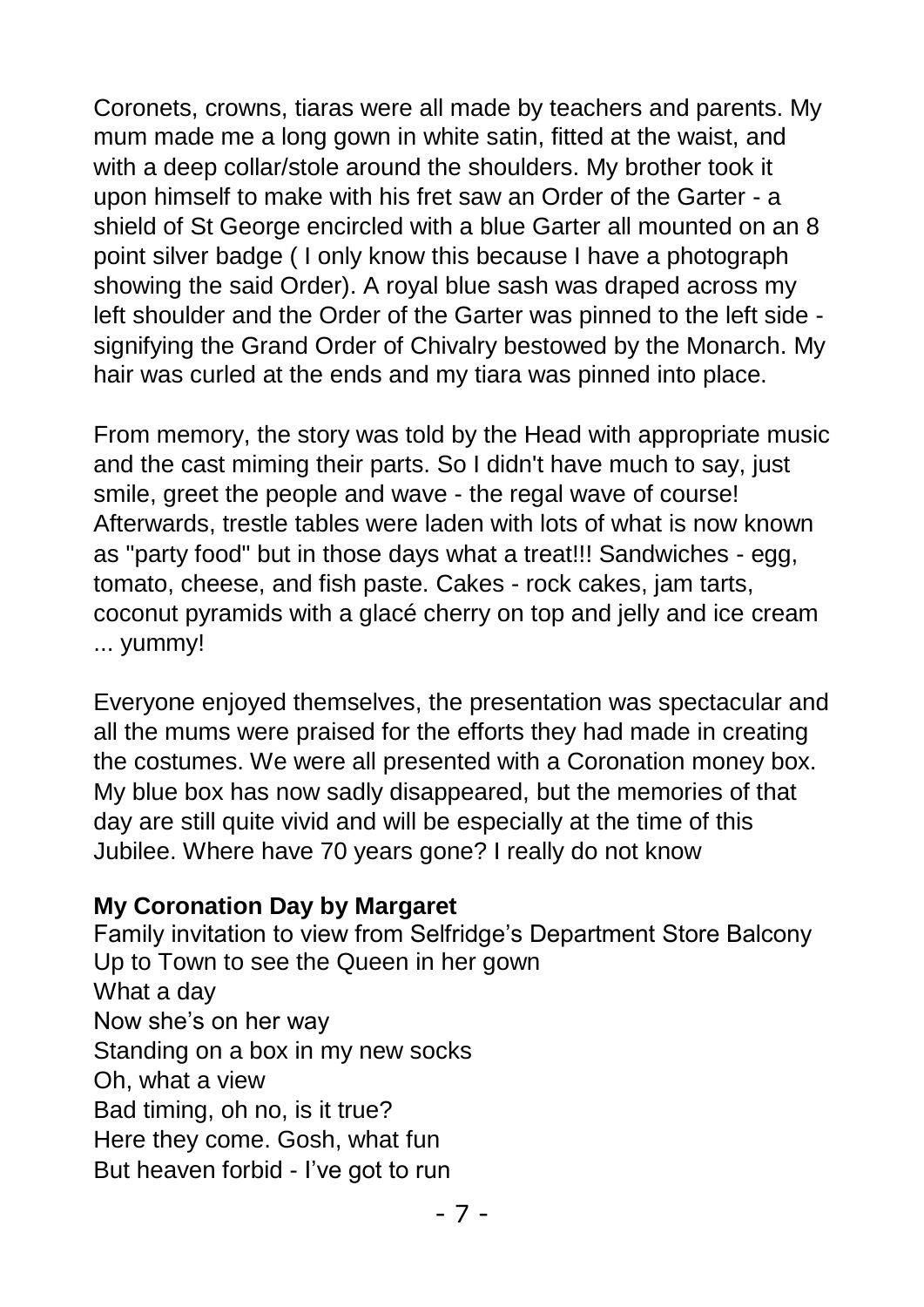the best bit ... BUT I've missed it!

## **Rozanne remembers -**

proudly telling anyone who would listen that friends had invited us to watch the Coronation on their Very Own Television. I remember the excited welcome they gave us after a very long journey and being introduced to this new contraption in their living room which everyone seemed in awe of. It did seem that the television was going to be the star of THE DAY ! I remember waving flags, enjoying jellies and ice creams and the adults all being very happy and merry!

I have vivid memories of the splendid Queen of Tonga beaming from ear to ear in her open carriage quite oblivious of the rain, and of course of our beautiful Queen in her golden coach. It was better than a fairy tale. I became an ardent Monarchist that day!

## **Plus memories from some regular visitors at Friday Coffee Mornings**

**Alan** - *(When I was asked if I had any recollections of the Coronation Celebrations in 1953, nearly 70 years ago, my first reaction was that I could hardly remember what I did last Thursday. ) NB everyone said that but ....* On Coronation Day, in the village in which I lived all the houses and shops were decorated with bunting. Preparations were made with tables set up for children to have tea with all the usual goodies of jelly, blancmange and cakes. They also received a leather bound commemorative book of the coronation, my brother being one of them. For the adults a hog roast was the culmination of the celebrations. Bonfires were lit on all the beacons in the area. All this happening after everybody had watched the coronation on the TV.

It is worth remembering that war time rationing did not end until 4th July 1954.

**Pamela** - In Wootton Bassett, dressed as a flower seller and amidst an army of children I paraded along the wide High Street, which was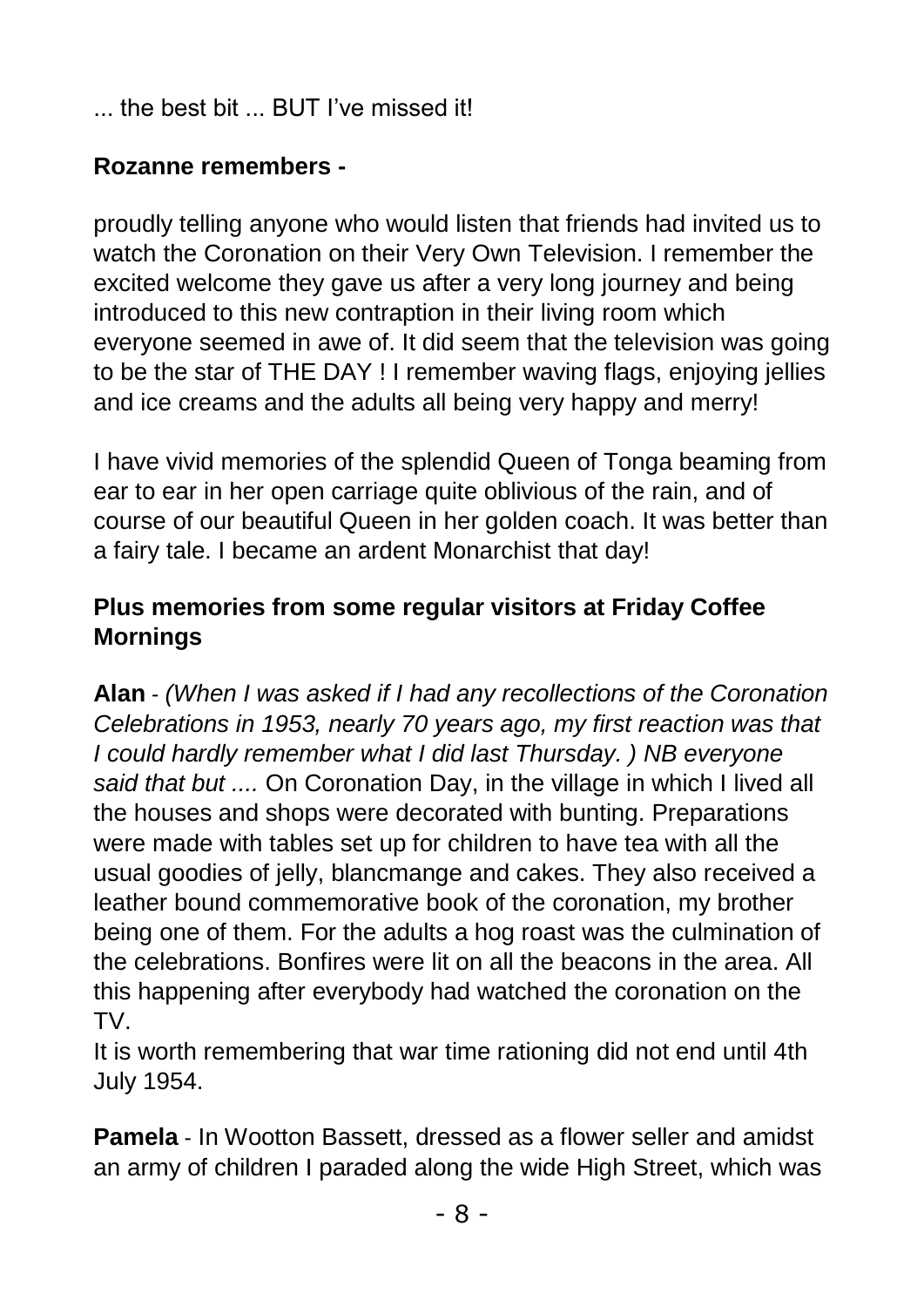festooned with bunting. A brass band played and families cheered. We passed the ancient Town Hall and stopped at St Bartholmew`s Church where families had worshipped for the last 500 years. Trestle tables were laid out with jelly, blancmanges and paper hats for us all.

**Graham** - my village of Painswick known as the 'Queen of the Cotswolds' put on a parade which took a route along the narrow streets. I remember my father decorating his bicycle with red, white and blue ribbons and the Union Jack between the spokes of the wheels. Unfortunately I was confined to the house with measles, so a very spotty child waved his flag from our large sash window to watch the parade and hear the local silver band. We also had a large flag flying from a pole attached to the house, which I still have and will put out for the Jubilee. As June 2nd was also my mother's birthday, my parents, uncle and aunt went to our neighbours to watch the ceremony on their new TV, whilst I stayed at home with my grandparents listening to the radio. It was another year before we had TV.

**Jill** - (who celebrated her special birthday on 15 May)When asked the question "what did you do on that day?", she thought about it, disappeared, searched, and to her daughter's delight, found the service sheet of the Coronation Eucharist, which she attended in Christchurch Priory Church on Tuesday, June 2nd, 1953. Here are some of the words from that service -

*On this day our Sovereign Lady, Queen Elizabeth, is hallowed and consecrated to the service of God and her peoples.All members of the church at their Confirmation hourreceived their annointing, of the Spirit and their dedication to Christ's service.*

#### **Thank you to Her Majesty Queen Elizabeth II who has given us all so many more perfect memories over 70 dedicated years.**

*(A huge thank you to our roving reporter Rosemary Gameson for having this wonderful idea and for collecting all these lovely memories)*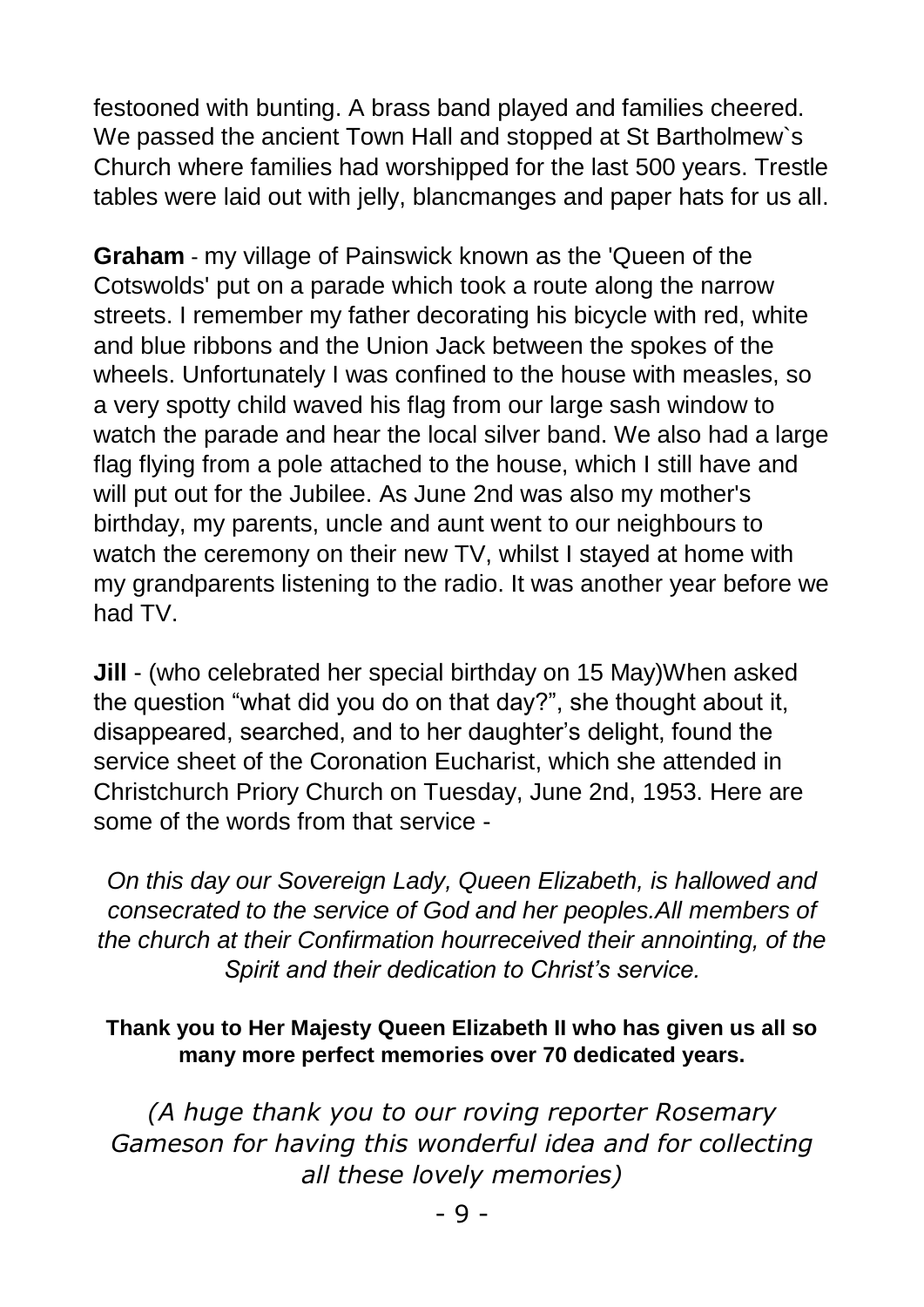

# **CALENDAR FOR JUNE**

| Wed<br>Fri                    | 1<br>3       | 10.30 am<br>10.30 am                          | Holy Communion at St. Nicolas<br><b>Coffee Morning in hall</b>                                                                                      |  |  |
|-------------------------------|--------------|-----------------------------------------------|-----------------------------------------------------------------------------------------------------------------------------------------------------|--|--|
| <b>PENTECOST</b>              |              |                                               |                                                                                                                                                     |  |  |
| Sun                           | 5            | $8.00$ am<br>10.30 am<br>3.30 pm<br>$6.00$ pm | <b>Holy Communion</b><br><b>Parish Communion</b><br>Jubilee Garden Party in Vicarage<br>Garden (if wet, in church hall)<br><b>NO EVENING PRAYER</b> |  |  |
| Tues<br>Wed<br>Thurs 9<br>Fri | 7<br>8<br>10 | 11.00 am<br>10.30 am<br>5.00 pm<br>$10.30$ am | Pre-Fete Meeting in hall<br>Holy Communion at St. Nicolas<br><b>PCC Meeting</b><br><b>Mums and Toddlers</b>                                         |  |  |
| <b>TRINITY SUNDAY</b>         |              |                                               |                                                                                                                                                     |  |  |
| Sun                           | 12           | $8.00$ am<br>$10.30$ am                       | <b>Holy Communion</b><br><b>Matins</b>                                                                                                              |  |  |
| Wed<br>Thurs 16<br>Fri        | 15<br>17     | $10.30$ am<br>$10.00$ am<br>$10.30$ am        | Holy Communion at St. Nicolas<br>Parish Art Group<br><b>Coffee Morning in hall</b>                                                                  |  |  |
| <b>TRINITY 1</b>              |              |                                               |                                                                                                                                                     |  |  |
| Sun                           | 19           | $8.00$ am<br>9.30 am<br>10.30 am              | <b>Holy Communion</b><br><b>Family Service</b><br><b>Parish Communion</b>                                                                           |  |  |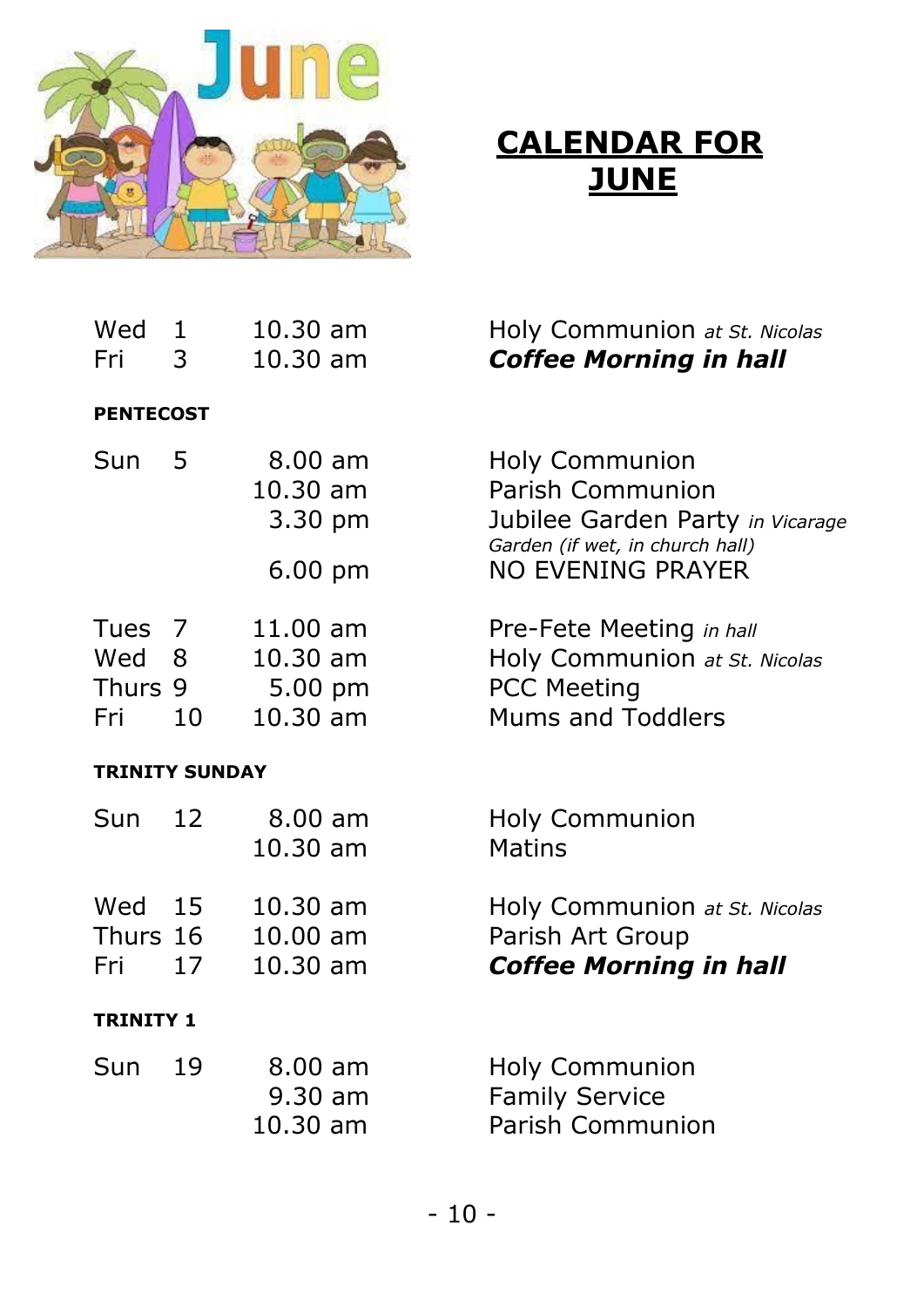| Wed 22<br>Thurs 23<br>Fri 24  |   | $10.30 \text{ am}$<br>3.30 pm<br>$10.30$ am                         | Holy Communion at St. Nicolas<br>Magazine collation<br><b>Mums and Toddlers</b>                       |  |  |
|-------------------------------|---|---------------------------------------------------------------------|-------------------------------------------------------------------------------------------------------|--|--|
| <b>TRINITY 2</b>              |   |                                                                     |                                                                                                       |  |  |
| Sun 26                        |   | $8.00$ am<br>$10.30$ am                                             | <b>Holy Communion</b><br><b>Matins</b>                                                                |  |  |
| Tues 28<br>Wed 29<br>Thurs 30 |   | $10.00 \text{ am}$<br>$10.30$ am<br>$10.00$ am<br>$2.30 \text{ pm}$ | Craft Group<br>Holy Communion at St. Nicolas<br>Parish Art Group<br>Piano Recital by Ewa in<br>church |  |  |
| Fri                           | 1 | $10.30$ am                                                          | <b>Coffee Morning in hall</b>                                                                         |  |  |
| <b>TRINITY 3</b>              |   |                                                                     |                                                                                                       |  |  |
| Sun                           | 3 | $8.00$ am<br>$10.30$ am<br>$6.00 \text{ pm}$                        | <b>Holy Communion</b><br>Parish Communion<br>Choral Evensong                                          |  |  |

# SUMMER FETE

Saturday 6th August 2022 2.00 pm onwards

Pre-Fete Meeting: Tuesday 7<sup>th</sup> June at 11.00 am in the hall Please come along and join us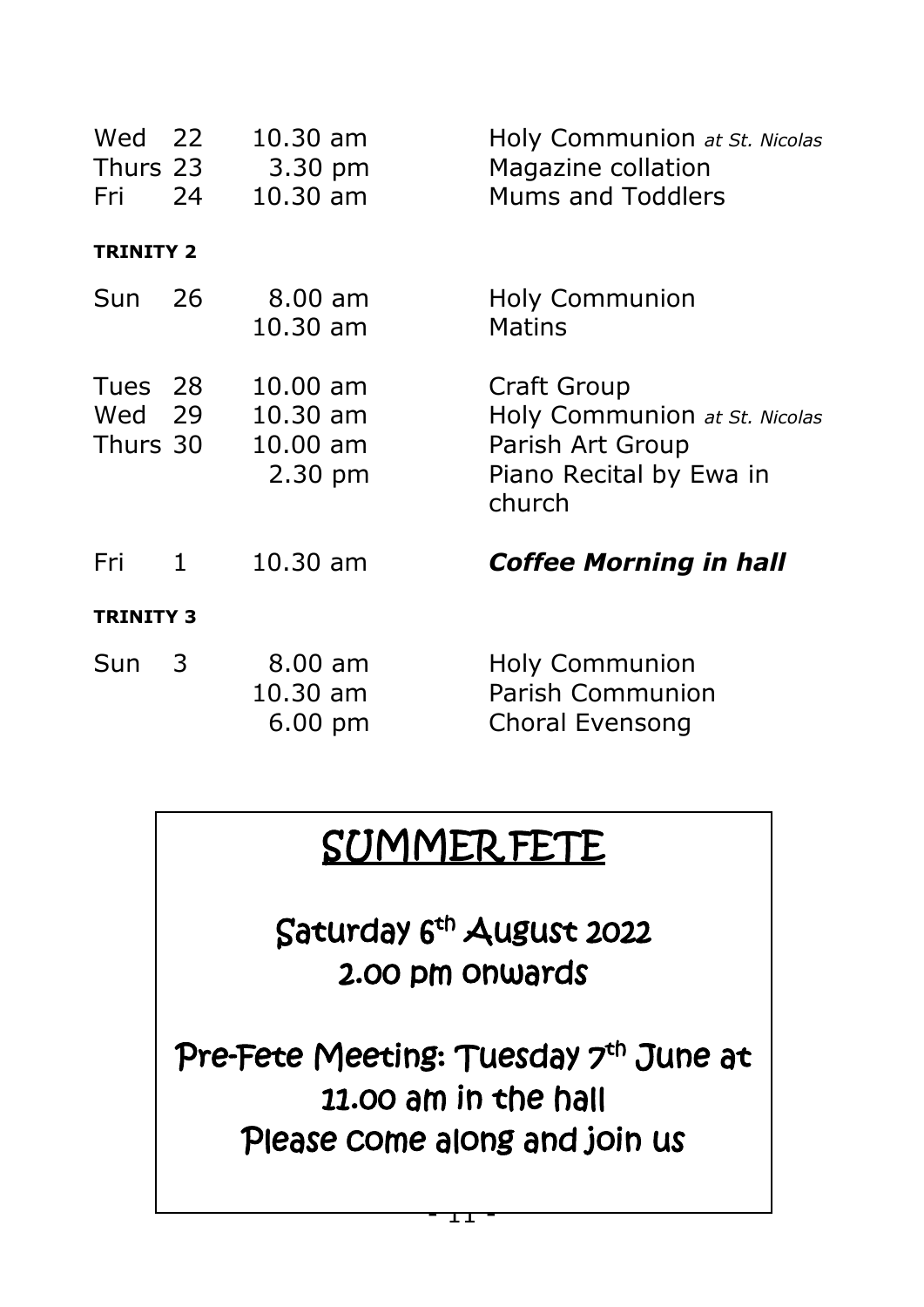

## **SUNDAY READINGS IN JUNE**

## **Sunday 5th June - Pentecost**

OLD TESTAMENT: Genesis 11.1-9

*God maintains his pre-eminence in the midst of his Creation by confounding the linguistic characteristics of the humans.*

NEW TESTAMENT: Acts 2.1-21

*In this account of the day of Pentecost, signs accompany the gift of the spirit to seal the new covenant.*

## GOSPEL: John 14.8-17

*Jesus assures us that he, his Father and the Spirit are all at one with each other in strengthening and sustaining the faith of his disciples.*

## **Sunday 12th June - Trinity Sunday**

OLD TESTAMENT: Proverbs 8.1-4, 22-31

*Wisdom calls to men and tells them that she has been with God since before the creation and throughout the creation itself.*

NEW TESTAMENT: John 16.12-15

*Jesus reassures his disciples that when he is gone to the Father, the Spirit will guide them, glorifying Jesus and giving them the truth from the Father.*

## **Sunday 19th June - Trinity 1**

OLD TESTAMENT: Isaiah 65. 1-9 *The Lord sits in judgement over the sinners but promises to save those whom he has chosen.*

NEW TESTAMENT: Galatians 3.23-end

*We are all called by God and heirs to his promise.*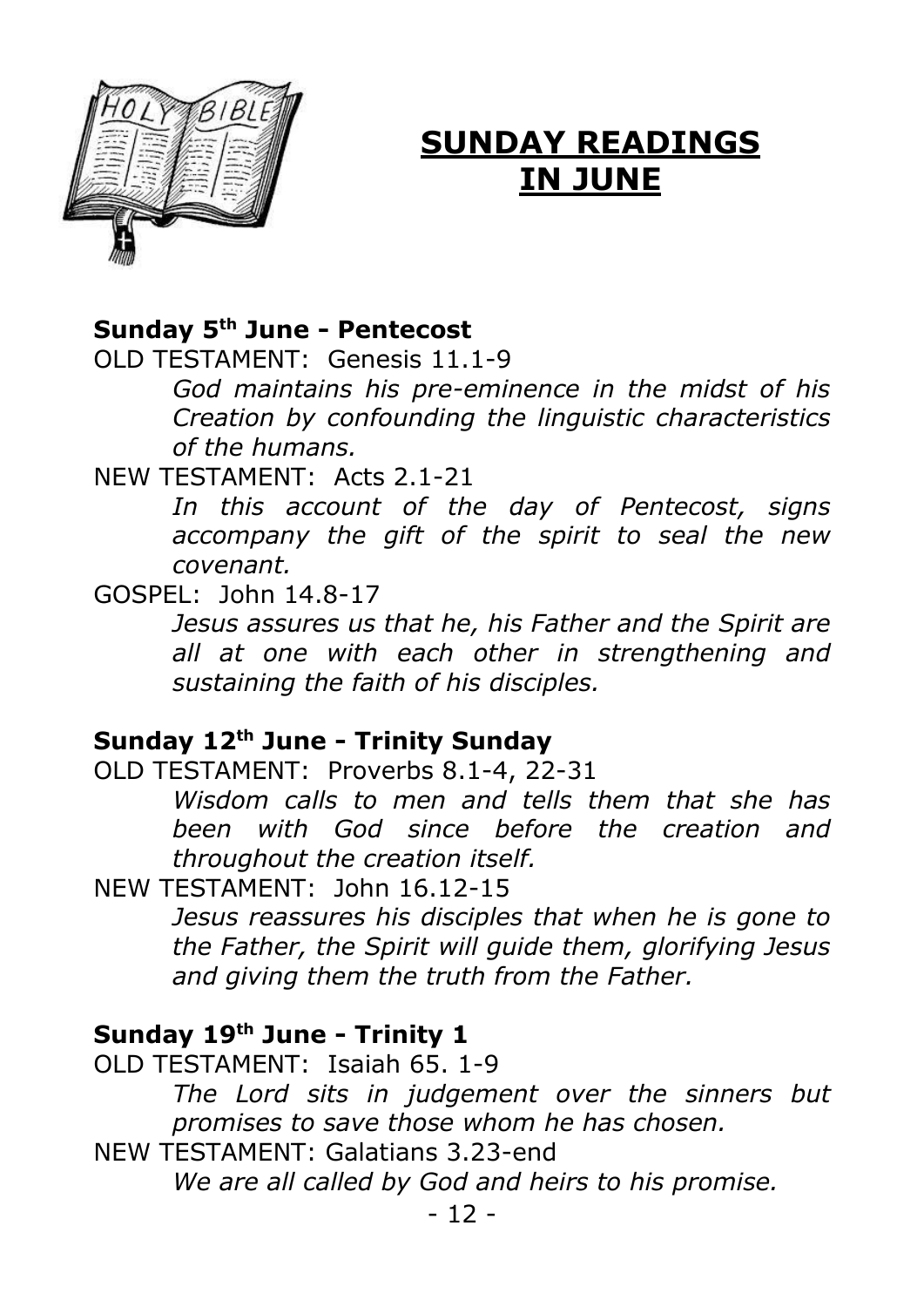GOSPEL: Luke 8. 26-39

*Jesus heals the demon-possessed man and tells him to spread the news of his good deed.*

## **Sunday 26th June - Trinity 2**

OLD TESTAMENT: 1 Kings 19. 15-end *God instructs Elijah to appoint Elisha to succeed him and Elisha duly leaves his farm and follows Elijah.* NEW TESTAMENT: Luke 9.51-end

*Jesus defines the hardship of complete renunciation of family and material comforts as a necessary prelude to the life of witness.*

## **FIRE OF PENTECOST**

*"You shall receive power when the Holy Spirit comes upon you and you will be witnesses to me in Jerusalem, and in all Judea and Samaria and to the ends of the earth" Acts 1:8*

We all get tired and battle weary sometimes. The disciples of Jesus had just been through a three-year long roller coaster adventure with Jesus that had culminated in His death, resurrection and ascension into heaven.

The range of emotions would have been hugely taxing in the days leading up to Pentecost, as they remembered Jesus weeping in the garden of Gethsemane, betrayed by Judas, brutally beaten and crucified, and then dead and buried. Then there had been the shock and awe of finding out that He was alive again! But then He had left them again, to return to His Father. By the time the day of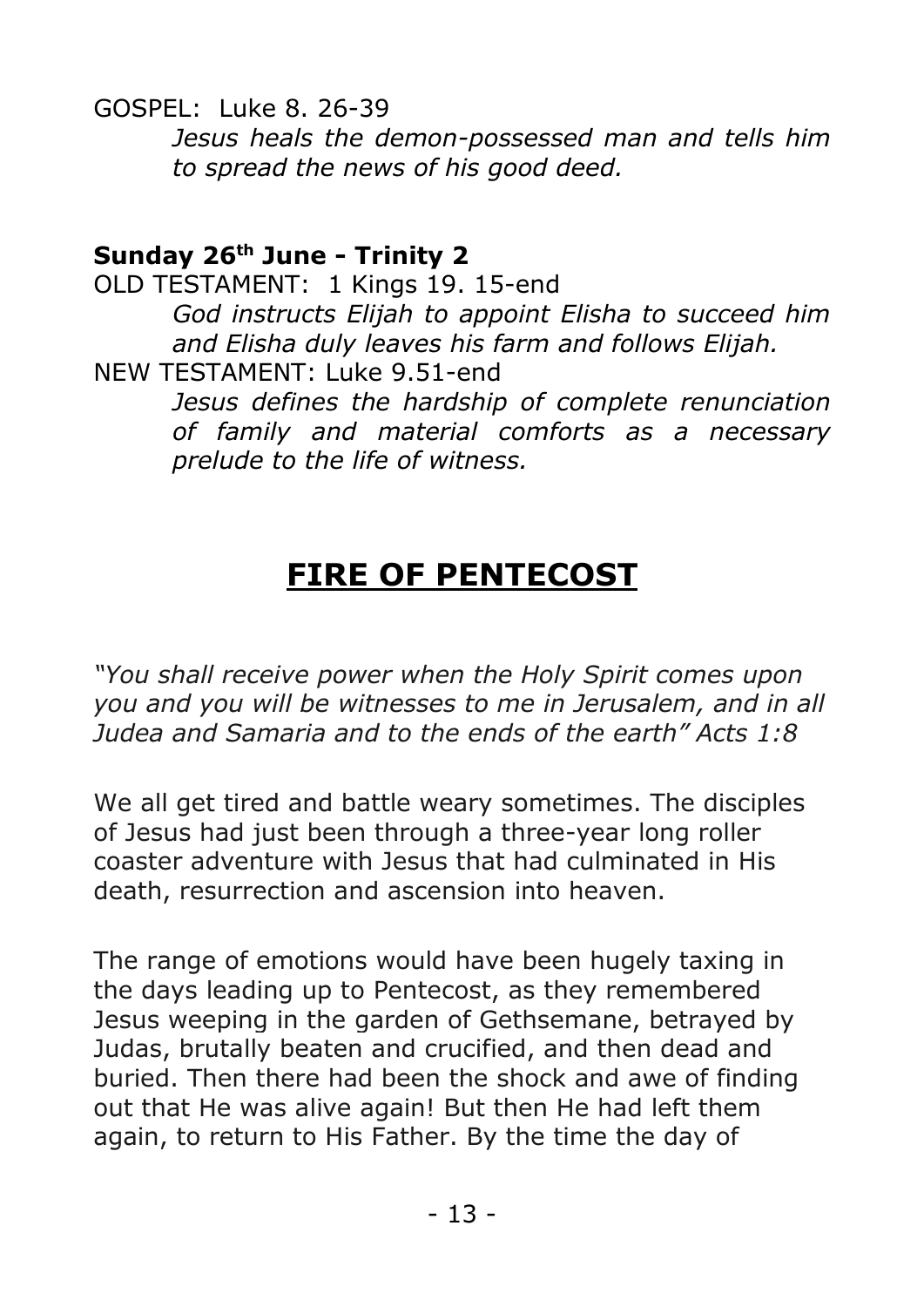Pentecost arrived, the disciples would indeed have welcomed some fresh spiritual fire!

For us today, many of us have felt emotionally drained with the uncertainties caused by Covid 19, the worry of prices rising at an alarming rate, and now the pain and uncertainty of what will happen in the war in Ukraine.

So, what better day to pray for fresh spiritual fire for each of us? As we celebrate the outpouring of the Holy Spirit and birth of the Church, let us thank God that He will never leave us or forsake us.

# *POSTCARD FROM NEW YORK*

Having booked our flight to visit our son, Tom, in New York in 2019, on 3rd May 2022 we arrived at Heathrow with some trepidation as to whether we had the correct documentation to prove our Covid status. Clutching our Proof of Recovery Certificates we sailed through check in!

We arrived in New York and caught a cab to Manhattan and our hotel on West 44<sup>th</sup> Street, just off 5<sup>th</sup> Avenue. Tom came to the hotel to meet us, with Joanne being remarkably wide awake (2.00 am British time) and Andrew still suffering the effects of the flight!

We woke up to a rainy day so decided to take the "hop on, hop off" tourist bus around the city to get our bearings. It was more hop on than hop off! Having a love for Winnie the Pooh we decided to track him down believing him to be in the New York Library! We found the Library, but no sign of Pooh! Being rather embarrassed, it was necessary to ask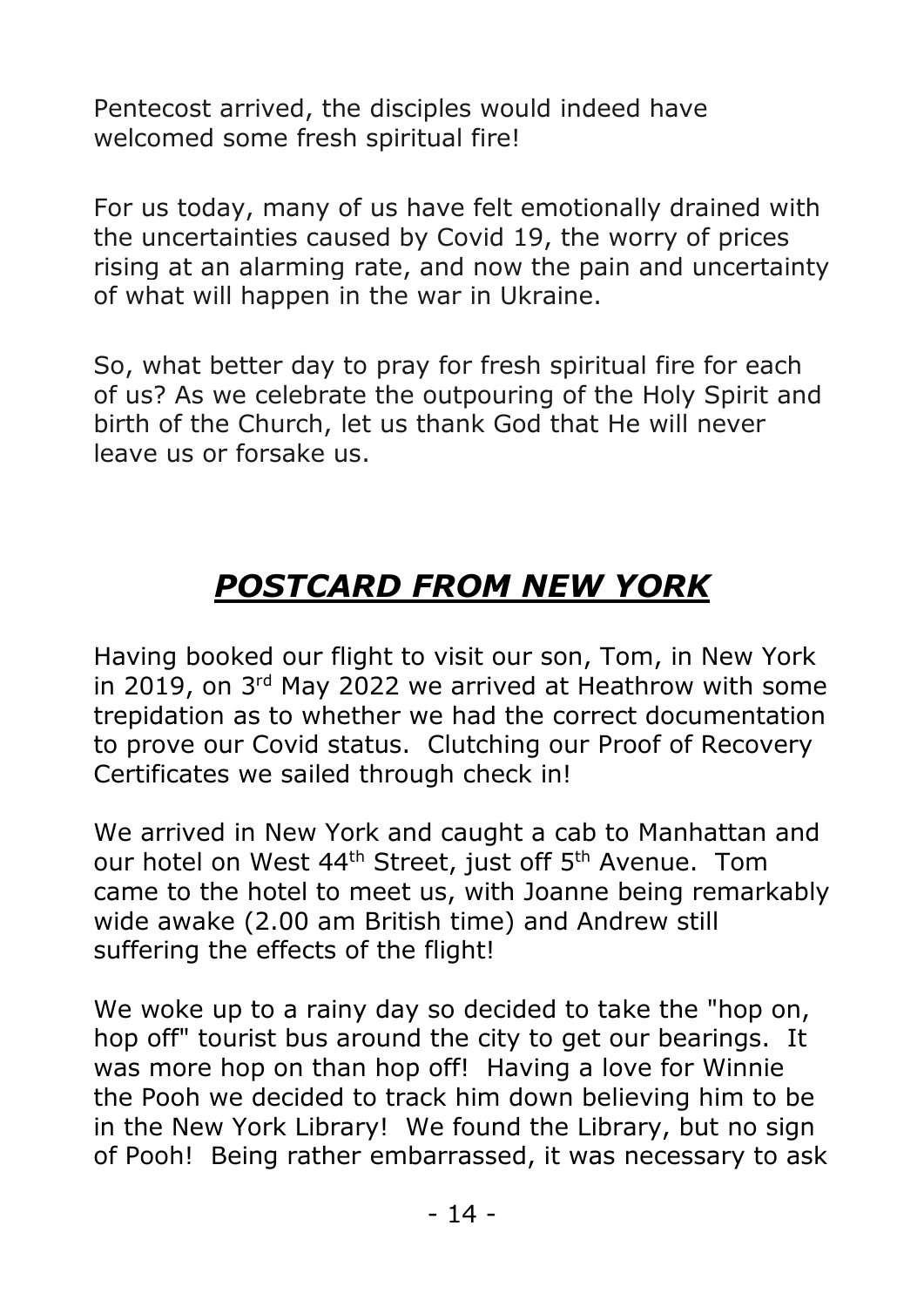at information where we could find the inhabitants of the Hundred Acre Wood. It transpired that they were hiding in the Treasures exhibit, within a glass display cabinet. There we found the original Pooh, Tigger, Piglet, Kanga and Eeyore. We thought they were English treasures, but apparently they belonged to the American publisher of the books and so ended up in New York.

During the next three days we visited the Rockefeller Centre to see the view from the top (a sea of amazing skyscrapers with an oasis of green, Central Park, in the middle), Grand Central Station and the Hi-Line, a walk above New York on a disused rail line which has been planted with flowers and trees. We also visited the 9/11 memorial and museum, a harrowing reminder of very recent history. Andrew remembered going up the two towers when in New York over thirty years ago.

We loitered outside 200 West Street, a skyscraper with no indication as to its use, but to the knowledgeable the head office of Goldman Sachs! We were approached by a security man who asked if we were lost, but when we explained that our son worked inside he seemed quite amenable!

On the Friday night we travelled to Brooklyn to have dinner with Tom and three of his friends. We were rather surprised to be invited to meet them, but found out that Pippa, who was at university in York with Tom and had known him for twelve years, had given him an ultimatum to invite us, or she would arrange a dinner without him!

On the Saturday we collected our rental car from the airport and drove to Mystic, Connecticut, about a three hour drive east. Mystic is a typically attractive New England town on the coast with old clapboard houses and a little white church. We rented a new clapboard house for the week and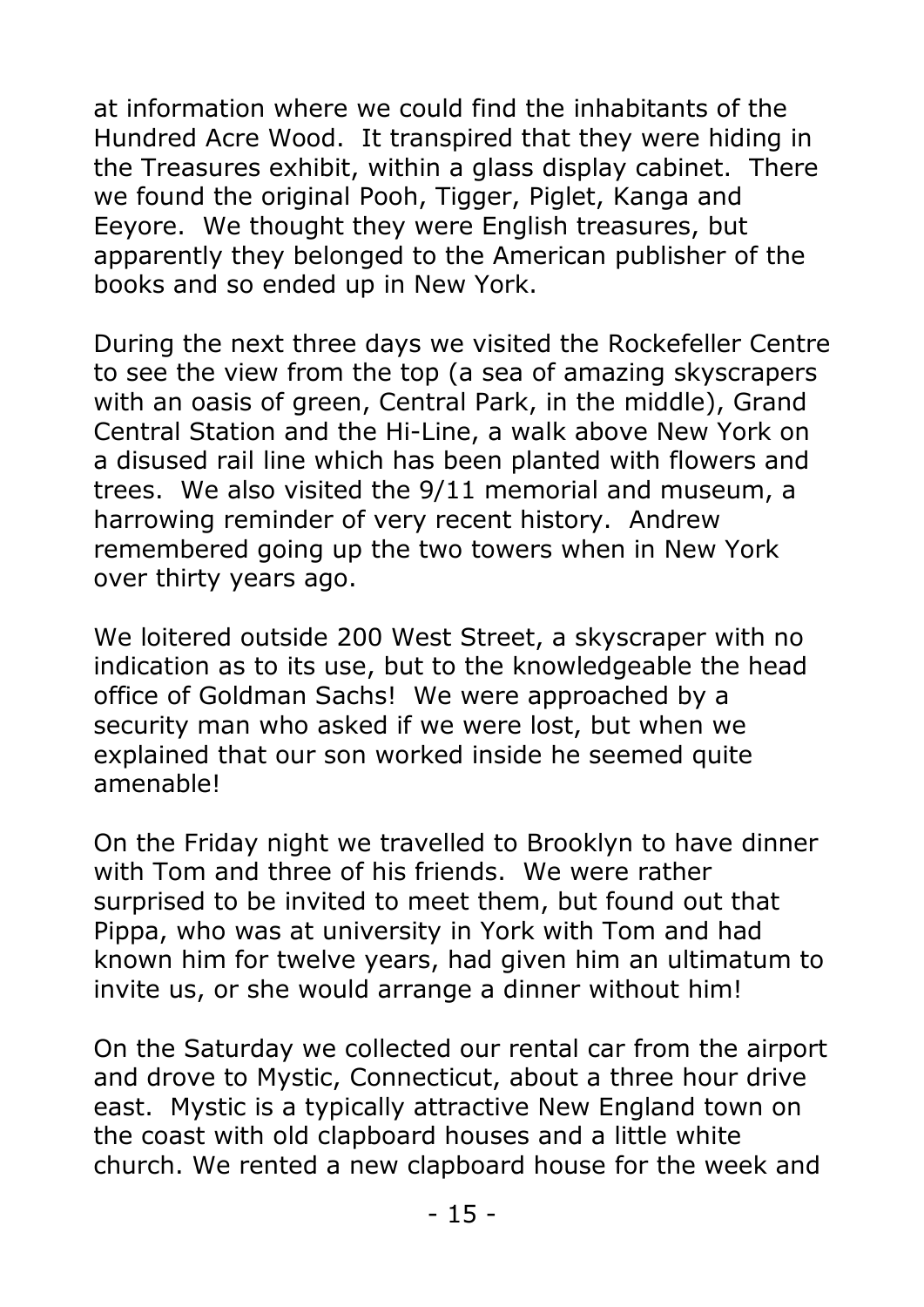Tom joined us on the Sunday, but worked from the house for the first three days. Some of the houses had plaques on giving the occupation and dates of early inhabitants. Mostly dating from the 18th and  $19<sup>th</sup>$  centuries.

During our stay in Mystic we visited the Mystic Seaport Museum, a 19 acre site with historic houses and whaling ships which you could walk around. On the Friday we had booked a trip on a schooner and were worried that we

might get sunburned. We needn't have worried - as we sailed out of the harbour we were met with thick fog and freezing temperatures which lasted for the whole of the two hour trip! The crew even handed out blankets!



On the Saturday we got in the

car and travelled back to New York, dropping the car back at JFK Airport on the way.

We stayed in the same hotel and continued with the sightseeing. We went, with Tom, to the top of The Edge, a newish skyscraper with glass panels in the floor, so you could look down! Tom then took us on the subway to the Brooklyn Bridge which we walked across - a long way on a very hot day! The problem with Tom as tour guide is that he likes to walk at breakneck speed and is unfamiliar with the concept of stopping for rest and refreshment! After spending the day with him we definitely needed a rest.

On our last two days we went on the ferry to the Statue of Liberty and Ellis Island and walked down 5<sup>th</sup> Avenue to Central Park, an oasis of calm amidst the hustle and bustle of the city.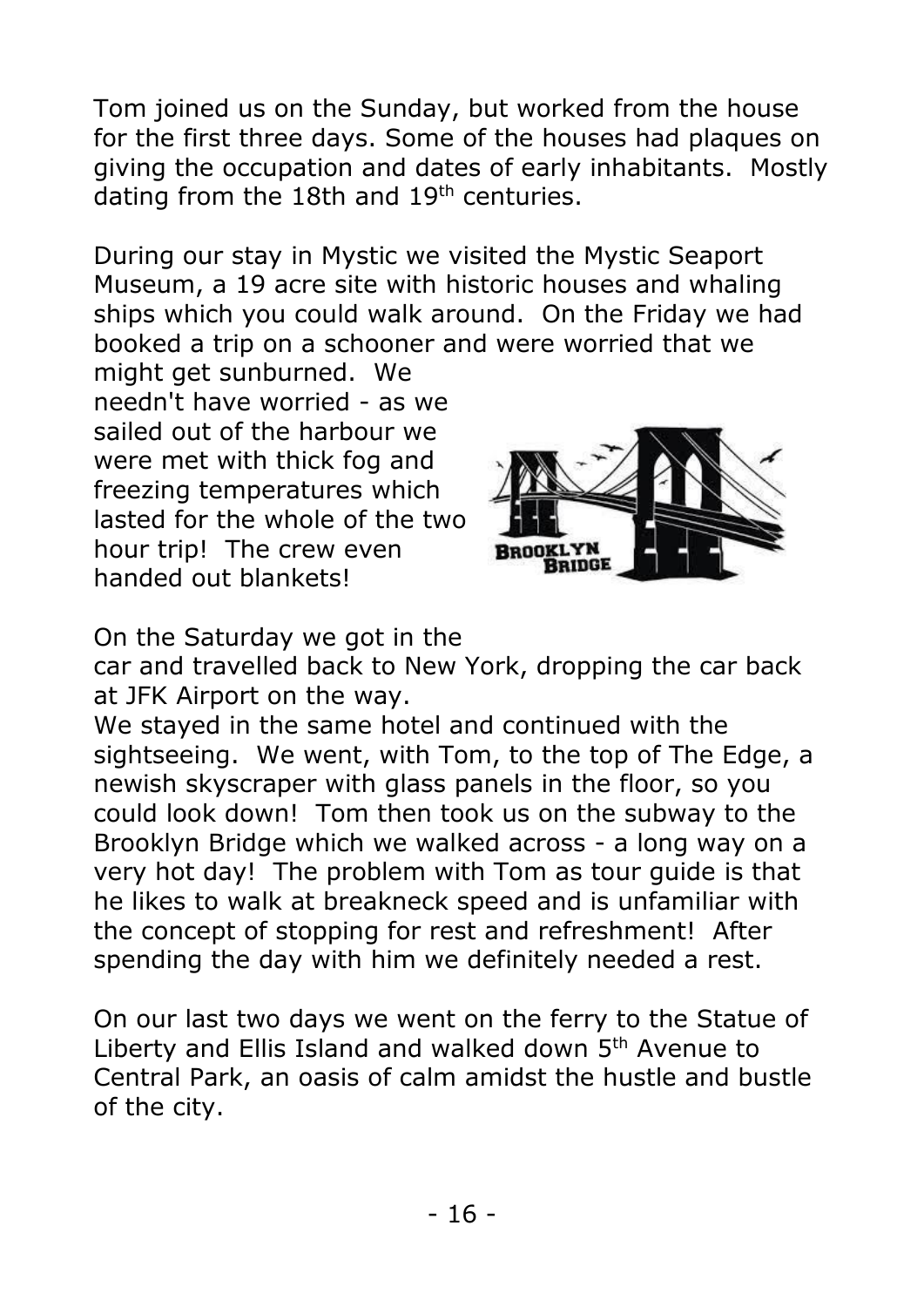We met up again with Tom and his friends at the Music Hall in Williamsburg as Pippa had bought tickets to The Moth an evening where people told a 5 minute, non-fiction, story on a particular theme, usually about something that had happened in their lives. Apparently, this was the final and several of these events take place and the best 10 storytellers are then invited to the Grand Slam. The stories were very amusing and the presenter even more so. I guess it gives a flavour of the type of people who live in this area of Brooklyn. Tom describes it as the Shoreditch of New York!

Our final day, the day of our flight home, we spent in Williamsburg. We visited Tom and his apartment which we had never seen and we wandered around the area, catching a glimpse of Sylvester Stallone filming on the high street! Not something you often see in Poole! Our flight home was at 9.00 pm New York time, so by the time we got back home to Canford Cliffs it was 1.00 pm the next day! We had been up over 24 hours and it really felt like it!

We had a really lovely trip and can thoroughly recommend New York.

*Andrew and Joanne*

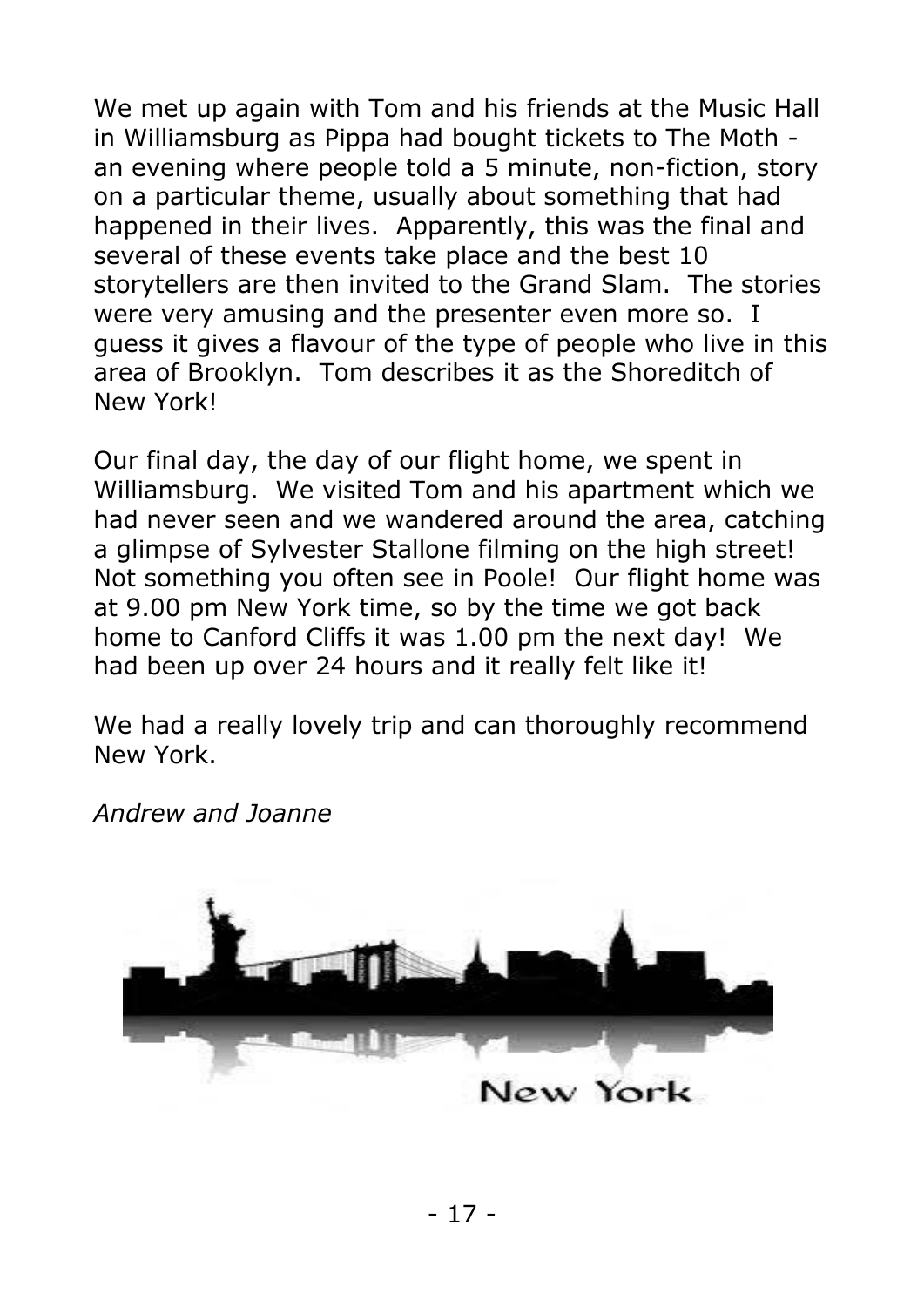# **THE QUEEN'S PLATINUM JUBILEE**

This month we celebrate the Queen's Platinum Jubilee. She is the longest reigning monarch in British history. Up until recently she attended church every week and still did a full week's work at the age of 96!

It is her commitment to serving God and the nation which stands out in her life. Even before she became Queen, she made a promise, which she has kept for over 75 years: *'I declare before you all that my whole life, whether it be long or short, shall be devoted to your service'* (*21st birthday broadcast, 21 April 1947*).

What is the secret of the Queen's consistency of character and service? In 2002 she said this: *"I know just how much I rely on my faith to guide me through the good times and the bad. Each day is a new beginning. I know that the only way to live my life is to try to do what is right, to take the long view, to give of my best in all that the day brings, and to put my trust in God."* These are wise words from somebody who draws her strength from the Christian Faith and can inspire all of us who want to make our lives count!

The Queen has been an example of joyful, wise, and generous service on behalf of others all her life. Six months before her coronation she asked the nation and Commonwealth to *"pray that God may give me wisdom and strength to carry out the solemn promises I shall be making, and that I may faithfully serve Him and you, all the days of my life."* Paul urges us to pray for all in authority, *"that we may live peaceful and quiet lives in all godliness and holiness."* (1 Timothy 2:2).

*The Rev'd Canon Paul Hardingham*